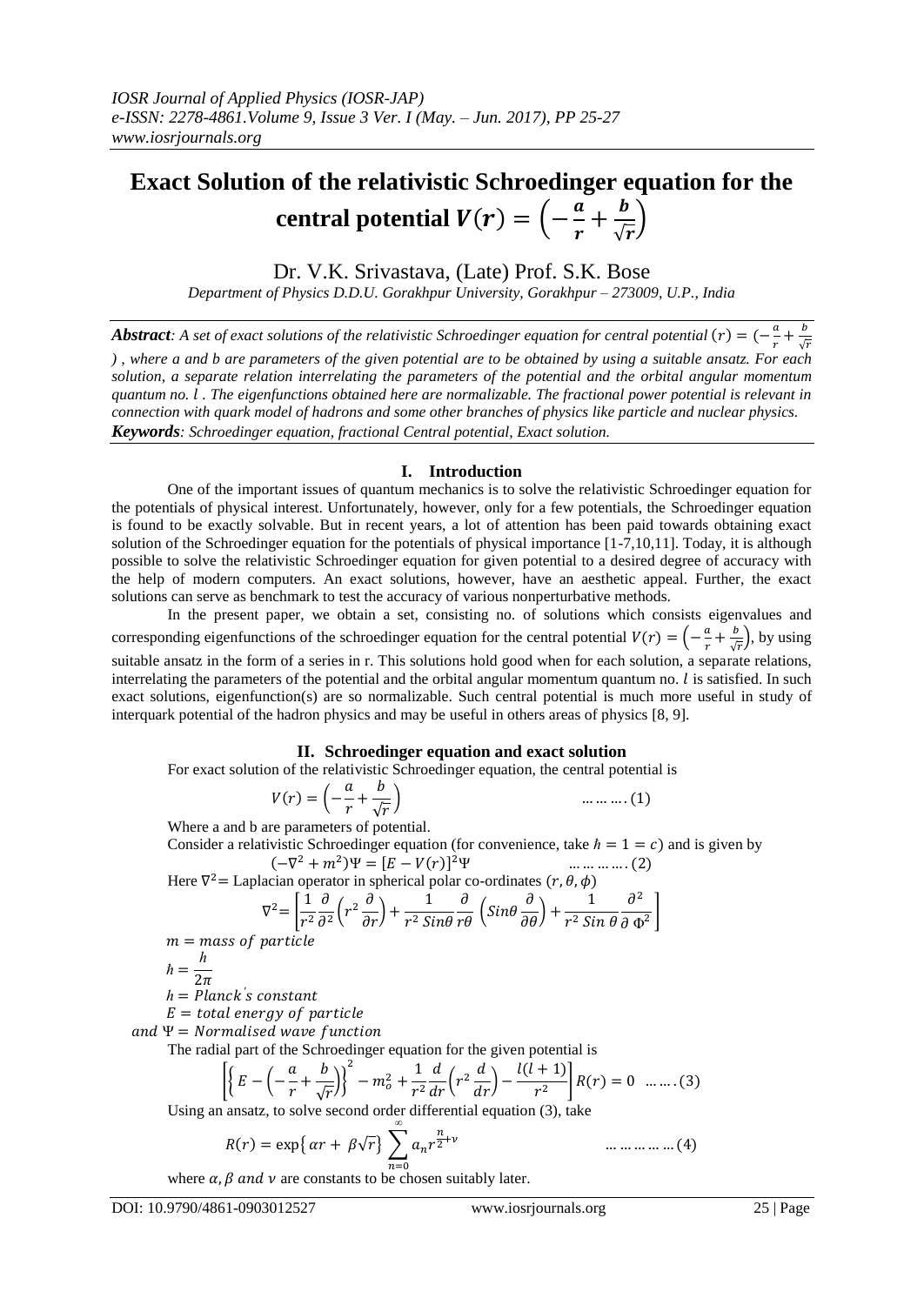Using equation (4) in equation (3)and on equating coefficient of  $r_2^{\frac{n}{2}-1+\nu}$  on both sides, then we have

$$
A_n^{\nu} a_n + B_{n+1}^{\nu} a_{n+1} + C_{n+2}^{\nu} a_{n+2} = 0
$$
 .........(5)  
where  $A_n^{\nu} = \beta^2 + 2Ea + (n+2\nu+2)\alpha + b^2$  .........(6a)  

$$
B_n^{\nu} = \beta^2 + (n+2\nu+2)\alpha + (n+2\nu+2)\alpha + (n+2\nu+2)\alpha + (n+2\nu+2)\alpha + (n+2\nu+2)\alpha + (n+2\nu+2)\alpha + (n+2\nu+2)\alpha + (n+2\nu+2)\alpha + (n+2\nu+2)\alpha + (n+2\nu+2)\alpha + (n+2\nu+2)\alpha + (n+2\nu+2)\alpha + (n+2\nu+2)\alpha + (n+2\nu+2)\alpha + (n+2\nu+2)\alpha + (n+2\nu+2)\alpha + (n+2\nu+2)\alpha + (n+2\nu+2)\alpha + (n+2\nu+2)\alpha + (n+2\nu+2)\alpha + (n+2\nu+2)\alpha + (n+2\nu+2)\alpha + (n+2\nu+2)\alpha + (n+2\nu+2)\alpha + (n+2\nu+2)\alpha + (n+2\nu+2)\alpha + (n+2\nu+2)\alpha + (n+2\nu+2)\alpha + (n+2\nu+2)\alpha + (n+2\nu+2)\alpha + (n+2\nu+2)\alpha + (n+2\nu+2)\alpha + (n+2\nu+2)\alpha + (n+2\nu+2)\alpha + (n+2\nu+2)\alpha + (n+2\nu+2)\alpha + (n+2\nu+2)\alpha + (n+2\nu+2)\alpha + (n+2\nu+2)\alpha + (n+2\nu+2)\alpha + (n+2\nu+2)\alpha + (n+2\nu+2)\alpha + (n+2\nu+2)\alpha + (n+2\nu+2)\alpha + (n+2\nu+2)\alpha + (n+2\nu+2)\alpha + (n+2\nu+2)\alpha + (n+2\nu+2)\alpha + (n+2\nu+2)\alpha + (n+2\nu+2)\alpha + (n+2\nu+2)\alpha + (n+2\nu+2)\alpha + (n+2\nu+2)\alpha + (n+2\nu+2)\alpha + (n+2\nu+2)\alpha + (n+2\nu+2)\alpha + (n+2\nu+2)\alpha + (n+2\nu+2)\alpha + (n+2
$$

 

and 
$$
C_n^v = \left(\frac{n}{2} + v\right)\left(\frac{n}{2} + v + 1\right) - l(l+1) + a^2
$$
 .........(6c)  
by (d)  $x^2 - v^2 = L^2$  and  $x^0 = L^2$  is the sum of  $x^1 + 1$  are

and we have take  $\alpha^2 = m_0^2 - E^2$ 

$$
\alpha = -\sqrt{m_0^2 - E^2} \qquad \qquad \dots \dots \dots \dots \dots (7)
$$

So that  $R(r)$  is finite for  $r \to \infty$ 

Now, if  $a_0$  is the first nonvanishing coefficient in the equation (4), we should have

$$
C_0^{\nu} = 0 \Rightarrow \nu = \nu_{\pm} = \frac{1}{2} \pm \left\{ \left( l + \frac{1}{2} \right)^2 - a^2 \right\}^{\frac{1}{2}}, \left( \left\{ \left( l + \frac{1}{2} \right)^2 - a^2 \right\} \ge 0 \right) \dots \dots (8)
$$

In which only  $v = v_+$  is physically acceptable.

Again if  $a_p$  is the last non vanishing coefficient in the equation (4),

We should have  $a_{p+1}$ ,  $a_{p+2} = 0$ , then the reccurrence relation (5) gives

$$
A_p^{\nu} = 0 \Rightarrow \left[ \left( b^2 + 2a E_p^l \right) \left\{ m_0^2 - \left( E_p^l \right)^2 \right\} + b^2 \left( E_p^l \right)^2 \right] = (p + \nu_+ + 2)^2 \cdot \left\{ m_0^2 - \left( E_p^l \right)^2 \right\}^3 \qquad \dots \dots \dots (9)
$$

Also for a nontrivial solution, the coefficients  $A_n^{\nu}, B_n^{\nu}$  and  $C_n^{\nu}$  in the equation (4) must satisfy the determinant relation

$$
\begin{vmatrix} B_0^{\nu} & C_1^{\nu} & \dots & \dots & 0 \\ A_0^{\nu} & B_1^{\nu} & C_2^{\nu} & 0 \\ \dots & \dots & \dots & \dots & \dots \\ \dots & \dots & \dots & \dots & \dots \\ \dots & \dots & \dots & \dots & \dots \\ 0 & \dots & \dots & A_{p-1}^{\nu} & B_p^{\nu} \end{vmatrix} = 0
$$

Now from equation(10), different exact solution can be generated by putting  $p = 0, 1, 2, \dots, etc.$ Thus,we have two cases:

**Case-I**: For p=0, In this case equation (9) gives

$$
\begin{bmatrix} (E_0^l)b^2 + (2E_0^la + b^2) \, m_0^2 - (E_0^l)^2 \}^2 &= 4 \, (v_+ + 1)^2 \{ \, m_0^2 - (E_0^l)^2 \}^3 \, \dots \, \dots \, (11) \end{bmatrix}
$$
\nEquation (11) gives energy eigenvalue and is given by

$$
E_0^l = m_0 \left\{ 1 + \frac{a^2}{(\nu_+ + 1)^2} \right\}^{-\frac{1}{2}}
$$
 ......... (12)

Using equation (11) and (12) , we find the interrelation between the parameters a and b and is given by

 

Equation (13) gives the interrelation between the parameters a and b of central potential and orbital angular momentum quantum no.  $l$ .

The complete eigenfunction in this case is given by

 $\Psi_{0,l,m}(r,\theta,\Phi) = \exp\left\{-\frac{a}{\sqrt{2l}}\right\}$  $\sqrt{a^2 + (v_+ + 1)^2}$  $\overline{\mathbf{c}}$  $\frac{2b}{a}(v_{+}+1)r^{\frac{1}{2}}\bigg\}a_{0}r^{v_{+}}Y_{l}^{m}(\theta,\Phi)......(14)$ Here  $Y_l^m$ 

Equation(14) provides the quantum nature of hadrons.

**Case II:** For p=1, In this case, equation (9) gives\n
$$
\frac{[CR]_{2h^2} + [CR]_{2h^2}}{[CR]_{2h^2} + [CR]_{2h^2} + [CR]_{2h^2}} = \frac{[CR]}{[CR]}
$$

 $[(E_1^l)^2b^2 + (2E_1^la + b^2)(m_0^2 - (E_1^l)^2)] = (2v_+ + 3)^2 \{m_0^2 - (E_1^l)^2\}^3$ . The condition, on the other hand, gives